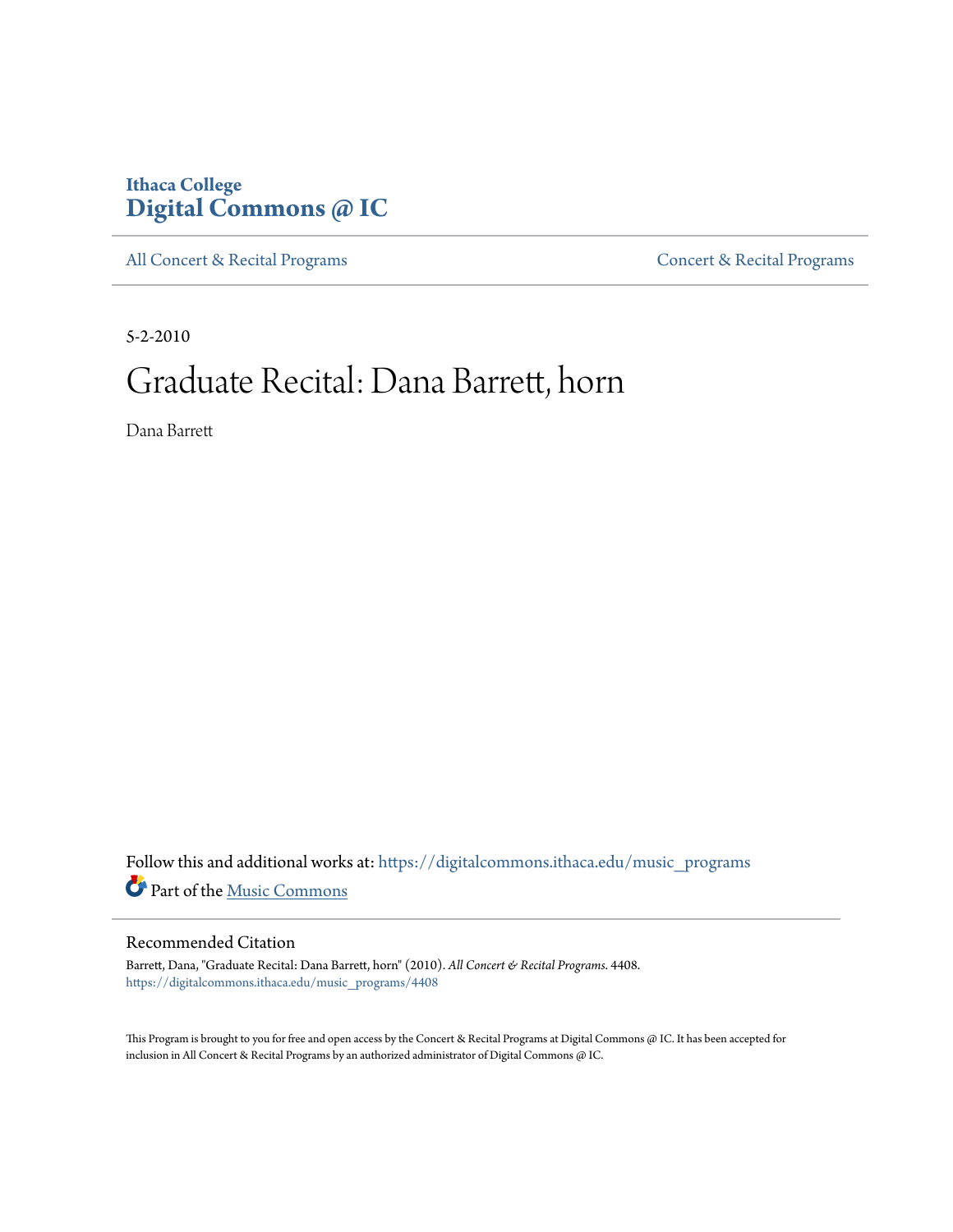#### **PROGRAM**

|                | Hunter's Moon (1942)                                                                                                                  | Gilbert Vinter<br>$(1909 - 1969)$    |
|----------------|---------------------------------------------------------------------------------------------------------------------------------------|--------------------------------------|
|                | Partita for Horn and Piano (1964)                                                                                                     | Verne Reynolds<br>(b. 1926)          |
|                | I. Malinconia<br>II. Caccia<br>III. Aria<br>IV. Alla Marcia                                                                           |                                      |
| L              | Broken Smile (2010)<br>Chaplin                                                                                                        | Charlie                              |
| rn             |                                                                                                                                       | $(1889 - 1977)$<br>arr. Dana Barrett |
| ano            | INTERMISSION                                                                                                                          |                                      |
|                | Moments (2010)                                                                                                                        | Dana Barrett                         |
| mbone          | I. First Meeting<br>II. If it Rains<br>III. Dancing under the Gazebo                                                                  |                                      |
| al Hall<br>010 | Concertino for Horn and String Orchestra (1957)<br>Lars-Erik Larsson<br>I. Allegro Molto<br>II. Lento Catabile<br>III. Allegro Vivace | $(1908 - 1986)$                      |
|                | Hornsongs                                                                                                                             | Johannes Brahms<br>$(1833 - 1897)$   |
|                | arr. Verne Reynolds                                                                                                                   |                                      |
|                | I. Es Rauschet Das Wasser, Op. 28<br>II. Der Jäger Und Sein Liebchen, Op. 28                                                          |                                      |
|                | III. Weg der Liebe, Op. 20                                                                                                            |                                      |
|                | IV. So Lass Uns Wandern, Op. 75                                                                                                       |                                      |
|                | V. Walpurgisnacht, Op. 75                                                                                                             |                                      |
|                | Andrew Bennett, trombone                                                                                                              |                                      |

#### **GRADUATE RECITAL**

Dana Barrett, ho: Joshua Oxford, pia

**Assisted by:** Andrew Bennett, trom

**Hockett Family Recita Tuesday, May 2, 2010 3:00 p.m.**